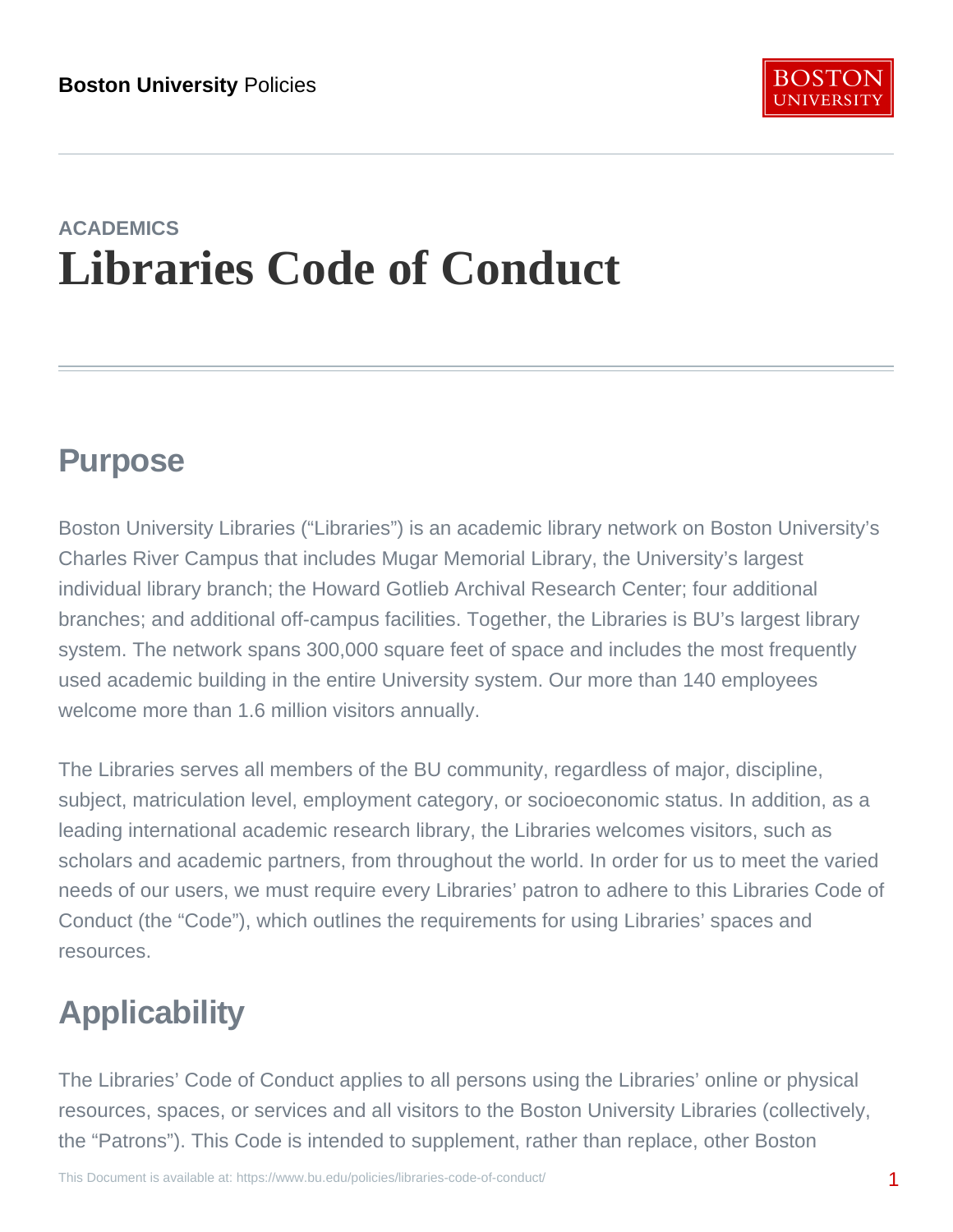# **University Policy**

#### **Disruptions and other prohibited behavior**

The Libraries has designated certain spaces as spaces for quiet study. In those spaces, Patrons must not make excessive noise or otherwise disrupt the quiet. Further, in the Libraries, Patrons must not do any of the following:

- Block access to or otherwise interfere with other Patrons' use of the Libraries;
- Prevent or attempt to force the cancellation of any event or activity sponsored by the University or by any persons authorized to use University facilities;
- Incite imminent lawless action:
- Harass, physically abuse, intimidate, or threaten another person or persons; and
- Act in a manner that is otherwise directly incompatible with the safety of the community or the functioning of the University.

Patrons must comply with the directions of any Libraries' official acting in the performance of their duty.

#### **Food and Drink**

Food and beverage spills can damage Libraries' facilities, collections, and equipment. In addition, food may attract rodents and other unwanted pests. For these reasons, the Libraries strictly prohibits eating in or bringing food into any Libraries' location, and Libraries' staff members are authorized to reject any food delivery service from entering a Libraries' facility. Non-alcoholic beverages that are in secure and covered containers are permitted.

# **Illegal Drugs and Alcohol**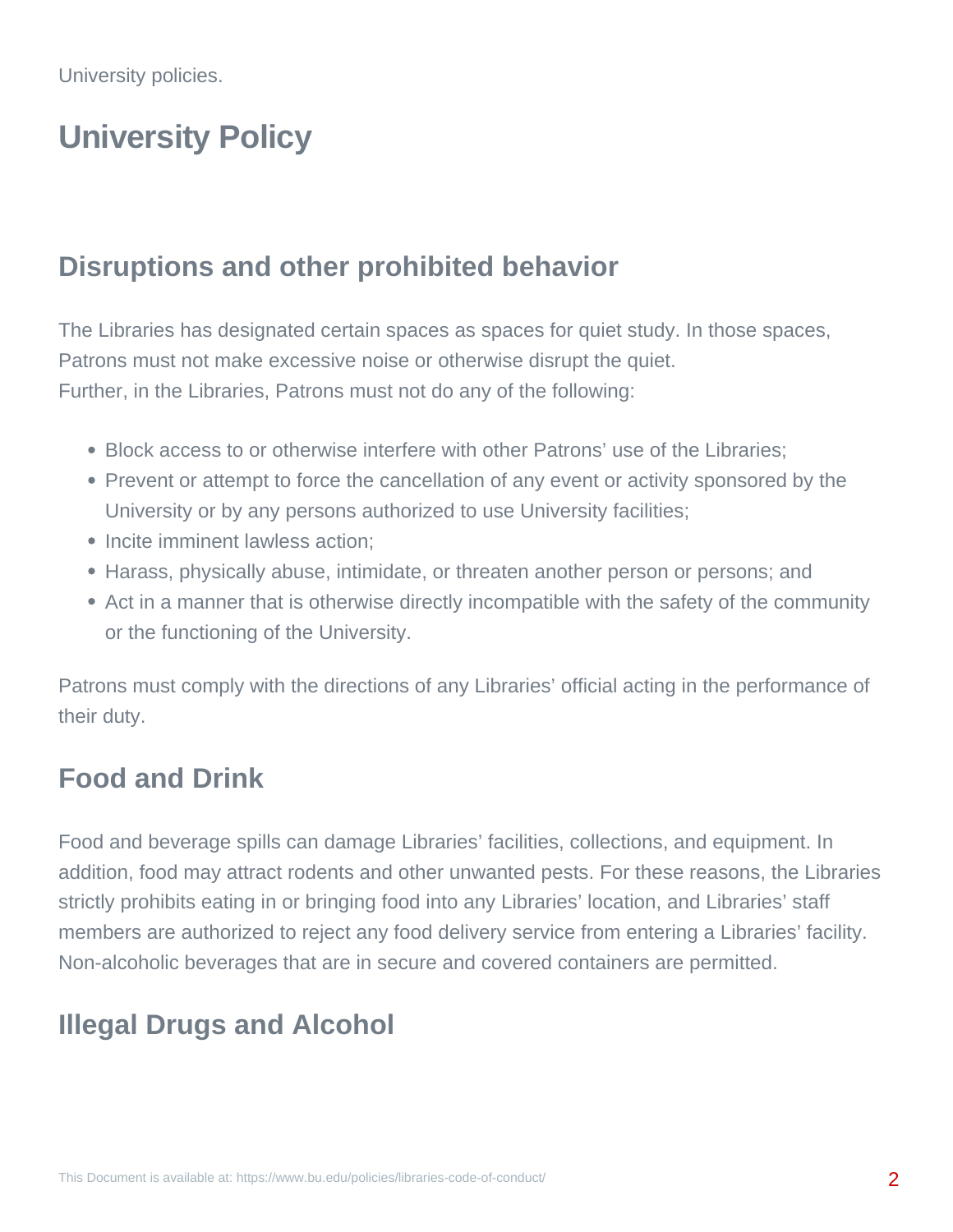Boston University prohibits the unlawful use, possession, sale, distribution, or manufacture of controlled substances or alcohol on University property, including in the Libraries.

## **Smoking and Vaping**

The Libraries prohibits use of electronic cigarettes, tobacco products (including chewing tobacco), or any and all vaping or tobacco accessories in any Libraries' location or entranceway.

# **Weapons**

Possession, display, or use of weapons of any kind in the Libraries is prohibited. This prohibition also extends to replicas, models, facsimiles, or realistic approximations of any of the banned items.

## **Animals**

Except as permitted by BU's Service and Emotional Support Animal Policy, animals are not permitted in any Libraries' facilities.

## **Wheeled Vehicles**

Except for wheelchairs and other medical devices, operation or use of wheeled vehicles of any sort is prohibited in the Libraries. Skateboards, skates, and scooters may be brought into the Libraries but not ridden and must be hand-carried. All cycles are prohibited in the Libraries. There are racks for wheeled vehicles outside of Mugar Memorial Library and at other locations throughout BU's campus.

# **Filming and Photography**

In order to protect the privacy of users and staff, all photography, filming, and audio or visual recording—including such activities that are related to class assignments—is prohibited without written permission. Patrons may inquire about receiving a permission to photograph or record within the Libraries by emailing ask@bu.edu.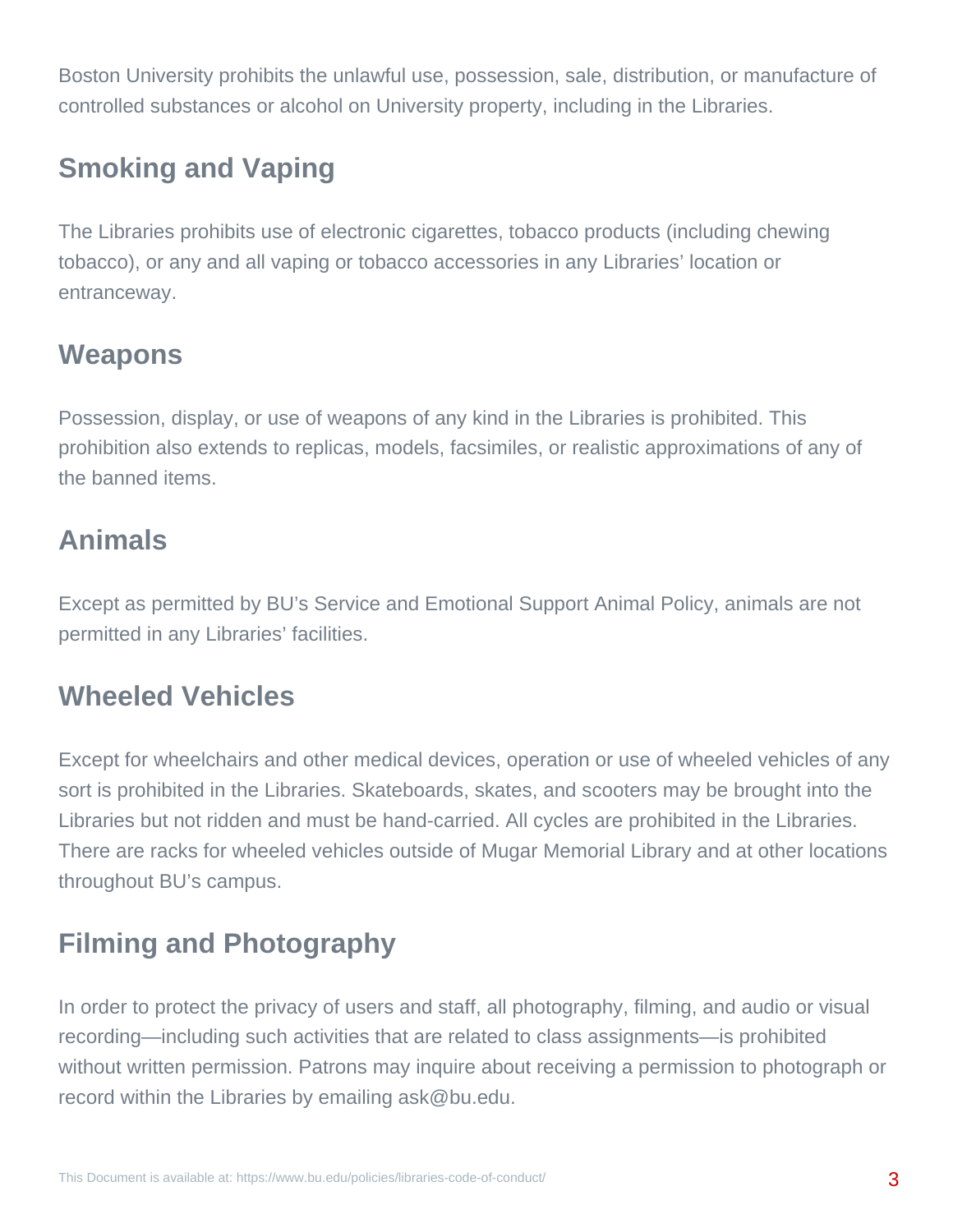# **Solicitation**

Soliciting donations, approaching other Libraries' users for the purpose of obtaining petition signatures, or conducting surveys for research purposes are not allowed either within the Libraries or at Libraries' entranceways without prior written permission of the Libraries' administration.

# **Posting**

Posting of non-Libraries' notices and advertisements anywhere within the Libraries requires express

written permission of the Libraries' administration.

#### **Cell Phone Use**

In order to maintain a quiet and respectful atmosphere, Patrons must turn off or silence all cell phones while inside or in the entranceway to Libraries' facilities. If Patrons must use their cell phone, they should avoid all quiet study and service areas. These areas vary in each Libraries' location: Patrons should check with a staff member if unsure where they can use their cell phone.

#### **Building Access and Identification**

All persons entering the Libraries will be required to provide their Terrier Card or another form of identification by a Libraries' staff or security member to enter Libraries' facilities or as a condition of receiving Libraries' services, such as checking out books and accessing printers.

## **Shared Space**

All Libraries' spaces are shared spaces. Patrons must refrain from using personal belongings, Libraries' materials, or other items to save space in the Libraries for extended periods of time. Patrons may not use Libraries' space for sleeping or living quarters. Libraries' furniture and equipment must be treated with care and respect and should not be vandalized, damaged, tampered with, removed, or used inconsistently with its stated or evident purpose. Patrons should ask Libraries' staff for assistance if unsure how to operate furniture or equipment.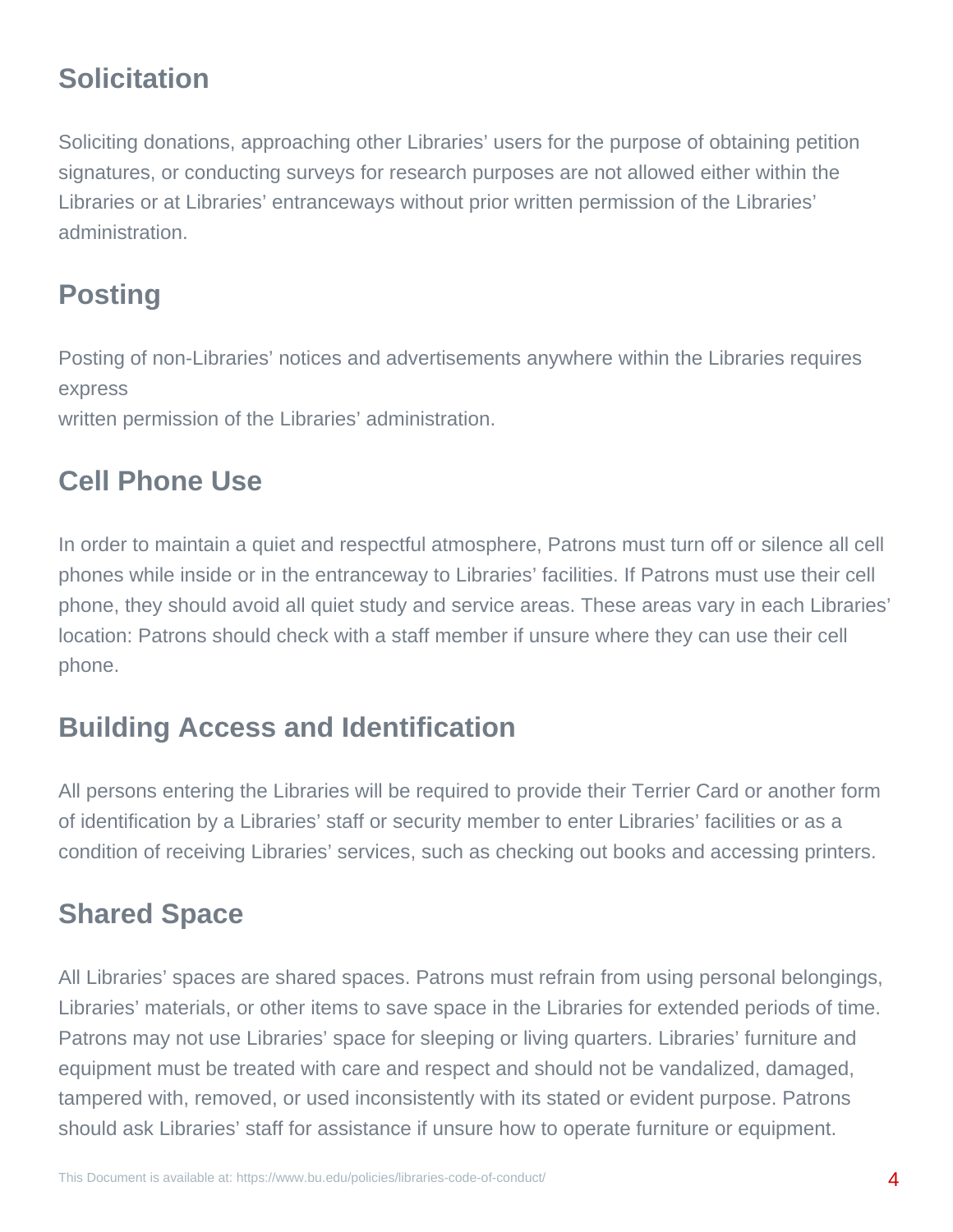Patrons should report any damage to Libraries' staff.

While Libraries' security staff endeavor to provide a safe and secure environment in the building, the Libraries cannot take responsibility for the loss of or damage to personal belongings left unattended. If a Patron believes that any of their possessions has been taken without their permission, they are encouraged to report the incident immediately to Libraries' security staff.

At times of peak Libraries' use, bathrooms are in great demand requiring responsible and sanitary behavior. Patrons should report backups, leaks, or other associated maintenance issues to Libraries' staff as soon as possible.

The Libraries has a number of study rooms for general and reserved use that provide quiet spaces in which to study, research, and collaborate. Patrons are expected to follow all Libraries' policies while using these rooms including the prohibition against having food in all Libraries' spaces—and must ensure all belongings and trash are removed when finished, as a courtesy to the next users.

# **Collection Use**

All Libraries' collections are assets of the Trustees of Boston University and managed by the Libraries for use by Patrons. These collections are common pool resources. Therefore, concealing Libraries' material for the purpose of exclusive use, including failure to return Libraries' materials upon request, is not permitted. Any material kept in locked study carrels must be checked out to the occupant of that carrel. Patrons must check out or return material retrieved from the stacks to designated re-shelving carts before leaving the building. Patrons should not re-shelve books they have removed from the stacks.

Libraries' material must never be defaced with underlining, highlighting, or other markings; removal of pages; tearing of bindings; or removal of barcodes or security strips. Defacing Libraries' collections, including removing or obscuring Libraries' identifying or security markings, may subject the violator to losing Libraries' privileges, disqualification from receiving other Libraries' services, or other sanctions.

Attempts to remove material from the Libraries that has not been checked out may result in revocation of Libraries privileges, disqualification from receiving other Libraries' services, or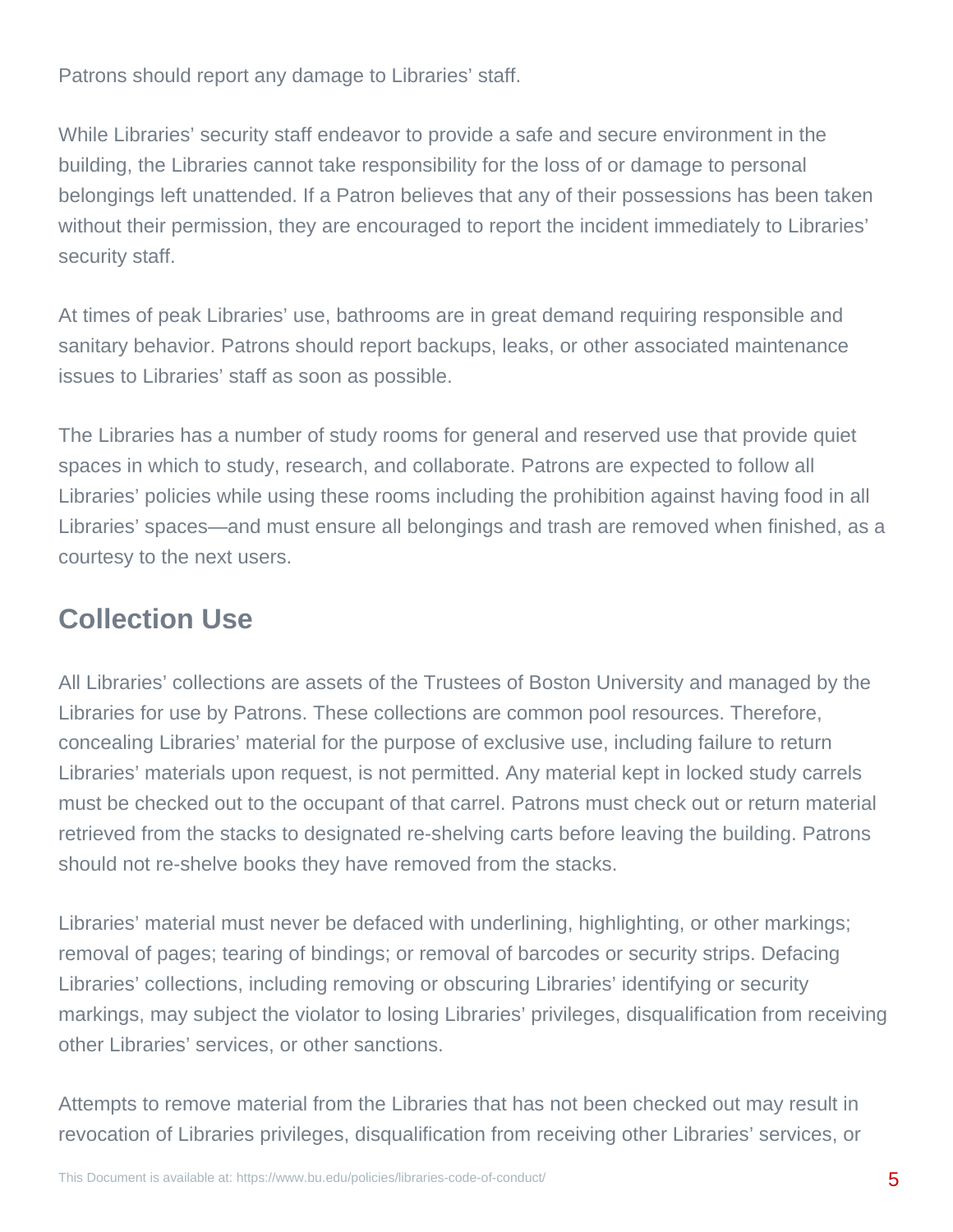other sanctions.

#### **Emergencies**

Libraries' patrons are required to follow the instructions of Libraries' staff, the Boston University Police Department, emergency staff, or law enforcement authorities during alarms or other emergencies, including safety or emergency preparedness drills.

#### **Licensed Electronic Resource Use**

The Libraries makes a substantial portion of their electronic resources available under licenses that restrict access to students, faculty, and staff of the University. Most licenses permit access to nonaffiliates of the University who visit physical Libraries' locations. The Libraries also maintains a limited number of resources that are licensed to allow alumni of the University remote access (see Alumni Resources page).

Use of the Libraries' electronic resources is subject to U.S. Copyright Law and is restricted to noncommercial, educational, and scholarly research purposes. Prohibited activities include:

- Sharing of passwords;
- Substantial and systematic downloading of electronic resource content, either by manual means or through the use of robots, spiders, or other scripted methods;
- Posting of copyrighted material on publicly available websites; and
- Use, resale, or sharing of licensed information for commercial purposes.

The University does not share Patron identification information with the Libraries' electronic resource providers. These providers, however, do monitor usage and may block access for the entire University community if they detect excessive or illegal use originating with a Patron. The University may investigate the source of any excessive or illegal use. A Patron found to have violated the terms of use for an electronic resource may be blocked from further use of all of the Libraries' electronic resources for a period of time. If the violation is also a violation of other University policies, the Libraries will refer the violation to the relevant University authorities. Depending on

the type of violation, the University may also be required to report the incident to law enforcement.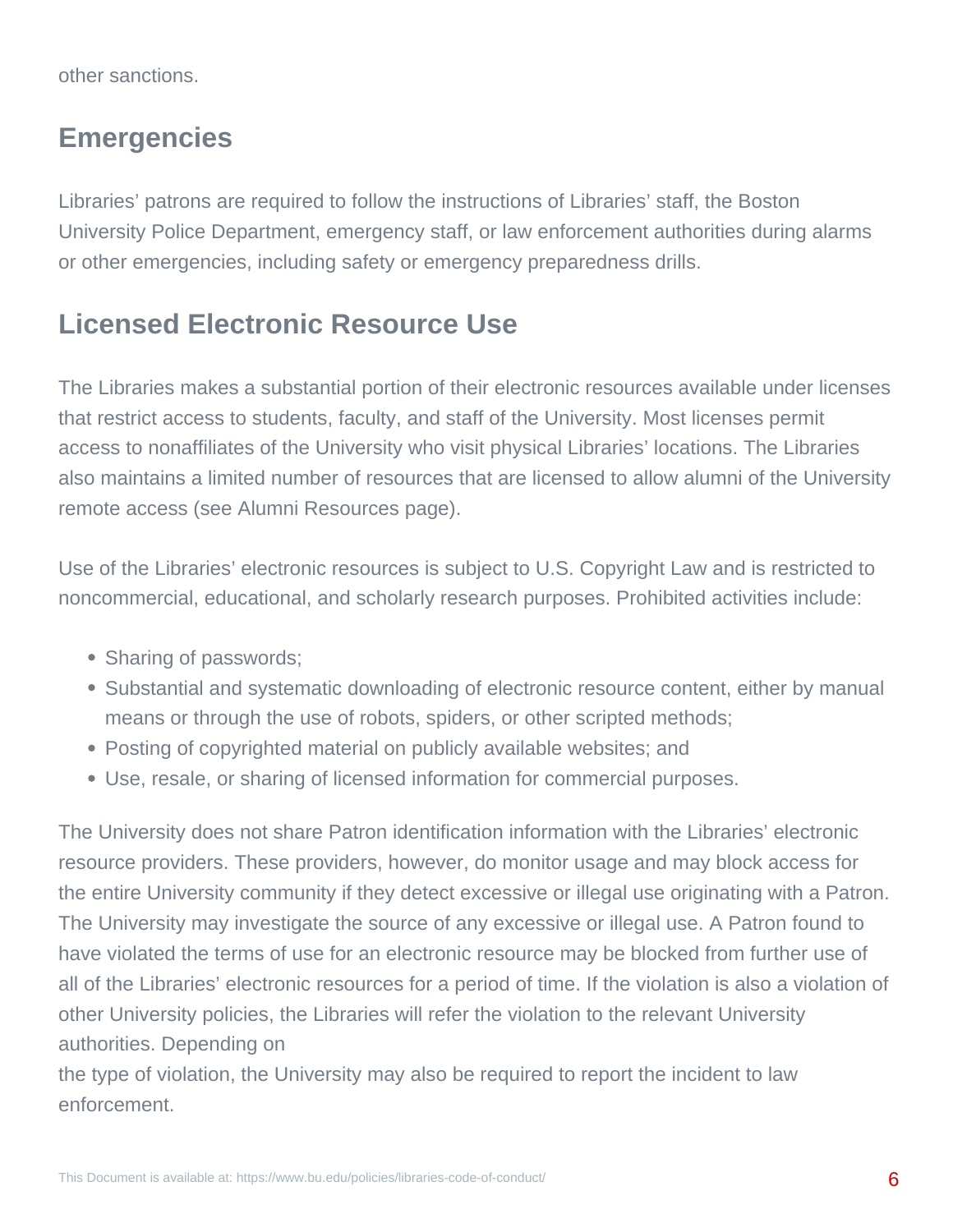#### **Interpretation**

Libraries' staff have the authority to administer and interpret this Code, including determining violations, and may take any reasonable actions they deem necessary to preserve, facilitate, or maintain Libraries' operations or patrons' normal use or enjoyment of Libraries' services, resources, expertise, or spaces.

#### **Responsible parties**

Boston University Libraries' safety and security personnel will be responsible for overseeing implementation of and ensuring compliance with the policy. Contact information is as follows.

BU Libraries Security Department 771 Commonwealth Avenue Boston, MA 02215 (617) 353-4012

Joseph Khirallah Security Manager BU Libraries Security Department 771 Commonwealth Avenue, Boston, MA 02215 (617) 353-4015

**END OF POLICY TEXT**

**Additional Resources Regarding This Policy**